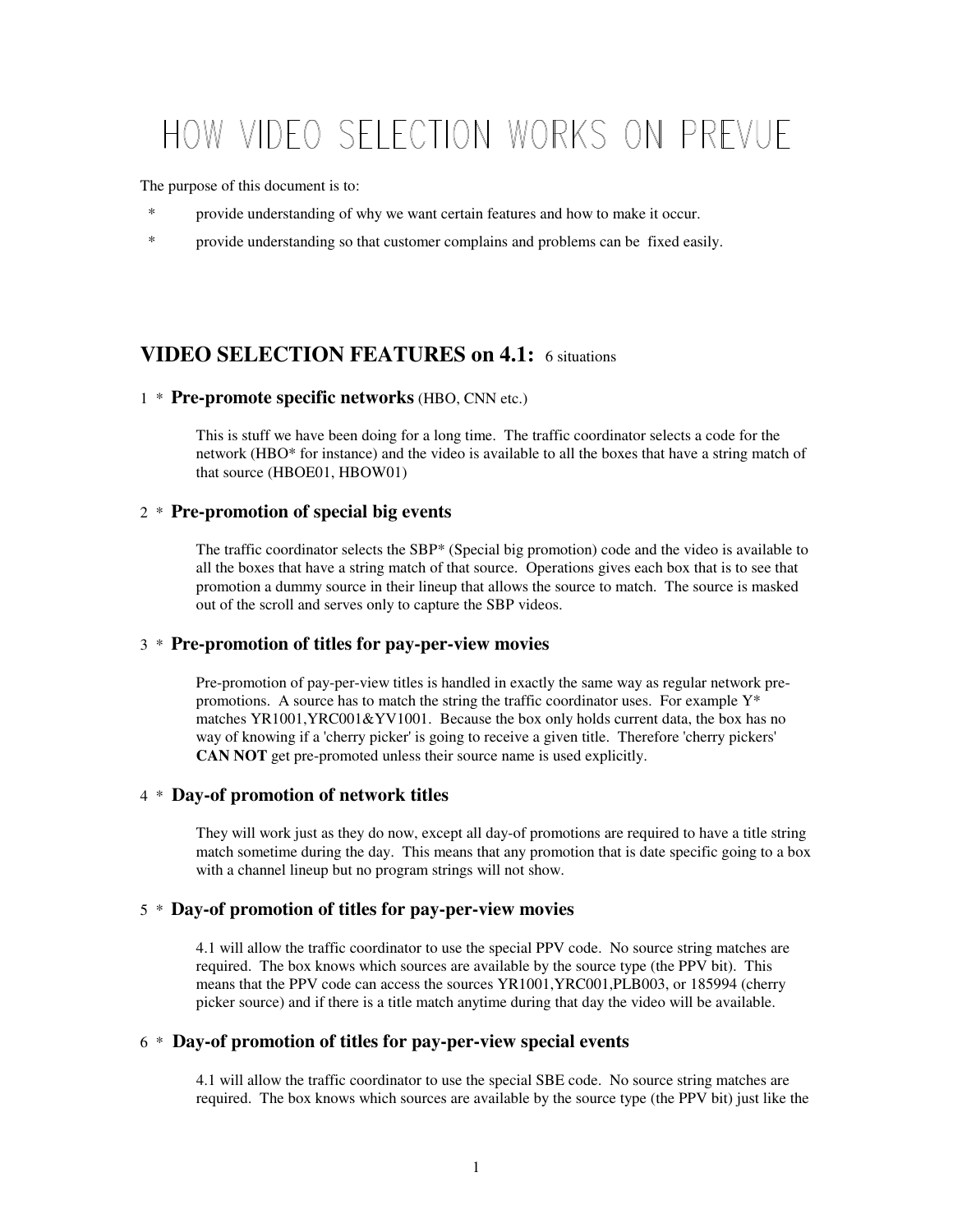PPV code used for regular pay-per-view titles. The only difference between this and the PPV code is that the SBE will allow the video to be available if the title has been found in a timeslot after the current one (NOT just anytime during the Julian day like the PPV code). This means that the SBE code can access the regular sources YR1001,YRC001 etc. and cherry pickers alike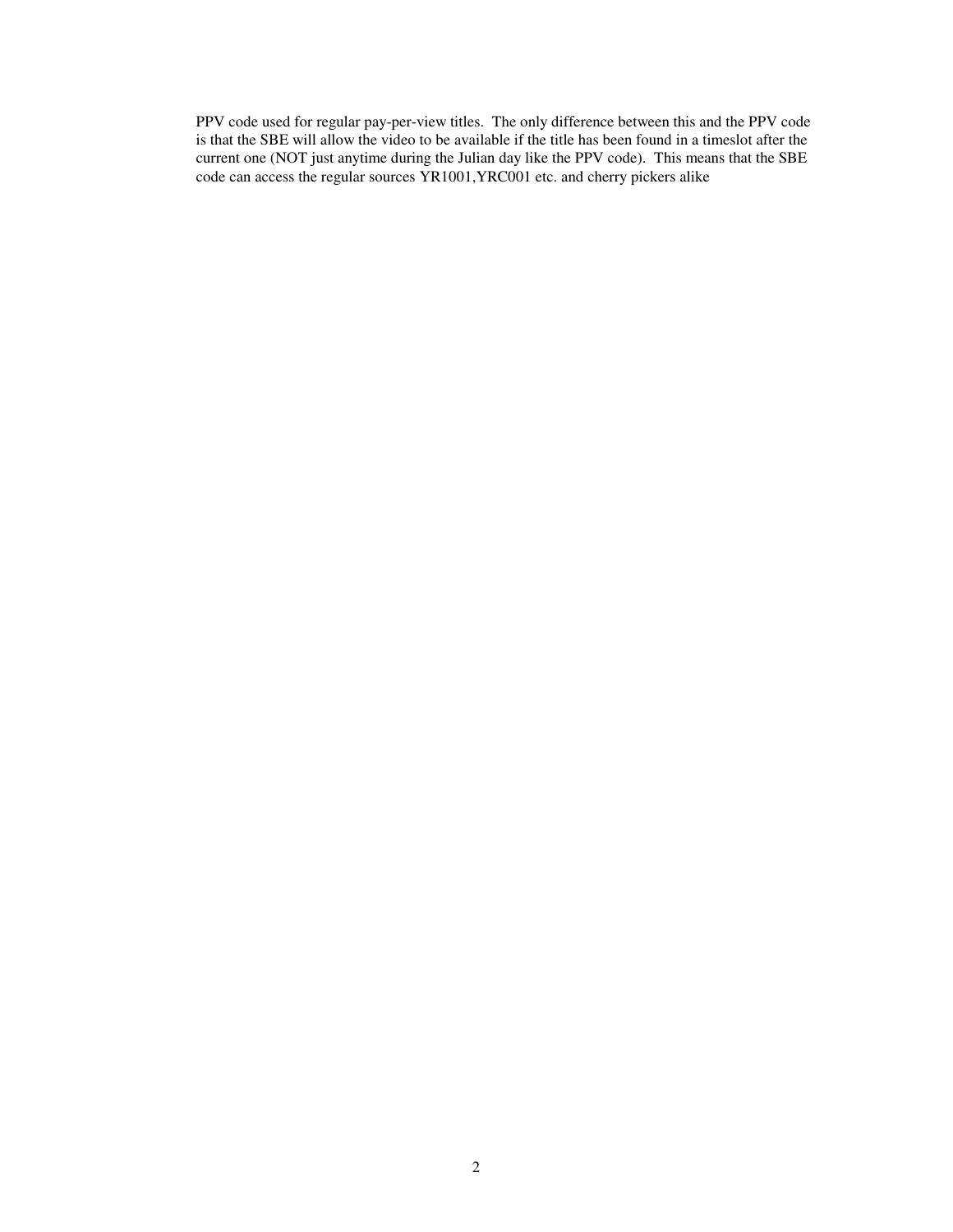#### **WHICH SIDE WILL SHOW?**

| Primary source |           | Secondary source |                   |  |
|----------------|-----------|------------------|-------------------|--|
| available      | available |                  | <b>Side Shown</b> |  |
| N <sub>0</sub> | No        |                  | Default Logo      |  |
| No             | Yes       |                  | Secondary         |  |
| Yes            | No        |                  | Primary           |  |
| Yes            | Yes       |                  | Primary           |  |

'Source available' means for the 3 pre-promotion situations (1-3) that the code the traffic coordinator uses matches a source in the boxes channel lineup (HBO\* matches HBOW01) and the video suppress flag for that source is not set.

'Source available' means for the 3 day-of promotion situations (4-6) that the source has to be available AND a title has to match. How the source matches and how the title matches is what discerns the 3 situations. In all 3 the video suppress flag for that source must not be set and the title must be present and in a timeslot that is not masked off.

'Source available' means for the day-of promotion of network titles situation (#4) that the code the traffic coordinator uses matches a source in the boxes channel lineup (HBO\* matches HBOW01) AND the title was found sometime during the Julian day

'Source available' means for the day-of promotion of pay-per-view movies situation (#5) that the traffic coordinator used the PPV code AND the box had a source of the PPV type AND the title was found sometime during the Julian day

'Source available' means for the day-of promotion of pay-per-view special events situation (#6) that the traffic coordinator used the SBE code AND the box had a source of the PPV type AND the title was found in a timeslot after the current one.

In Boolean the complete logic is:

Avail =  $!S$  ( $!(P+B)M+(P+B)V$ ) ( $!E+E!D+(!BF+Bf)EDTK$ )

where:  $!=$  logical NOT,  $+$  = logical OR, and EDTK= E AND D AND T AND K etc. and the binary variables are:

| $S =$ Suppress videos on top flag (The Top-exception bit) set (Operations) |                       |
|----------------------------------------------------------------------------|-----------------------|
| $V =$ source type is Pay-per-view.                                         | (Operations)          |
| $K =$ times lot mask set during the time that the string is found          | (Operations)          |
| $M =$ source match found                                                   | (Both)                |
| $P = PPV$ code used                                                        | (traffic coordinator) |
| $B = SBE$ code used                                                        | (traffic coordinator) |
| $E = a$ time dependent $E$ command is used                                 | (traffic coordinator) |
| $D =$ date match of $E$ command                                            | (traffic coordinator) |
| $T =$ title present                                                        | (traffic coordinator) |
| $F =$ title found sometime during the Julian day (search whole day)        | (Both)                |
| $f =$ title found (search from current slot)                               | (Both)                |

The 6 situations reduce nicely to: